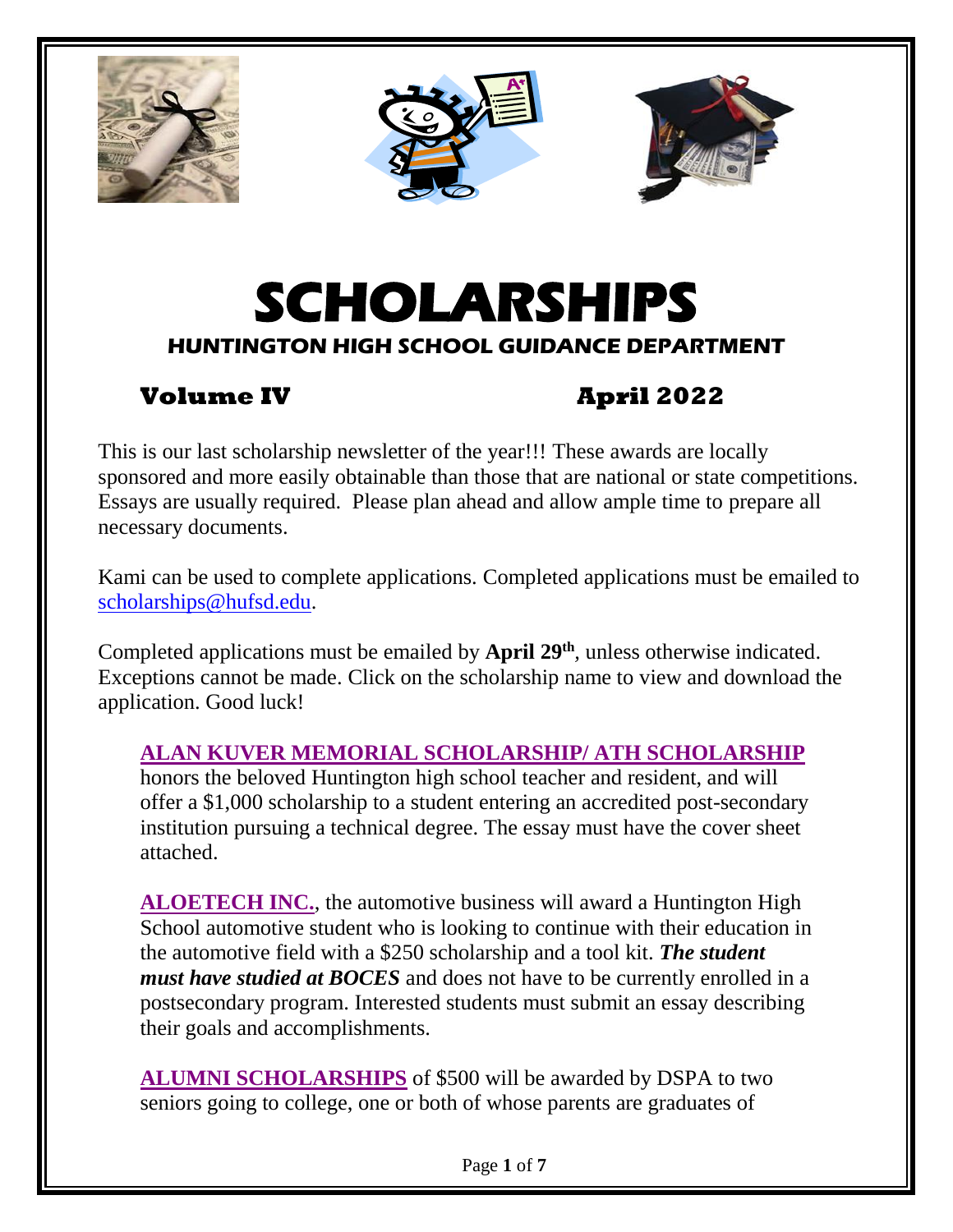Huntington High School. Character, willingness to help others and academic performance are criteria.

**[APPLIANCE WORLD OF HUNTINGTON](https://drive.google.com/file/d/1FqeY_1WFEnPdxJfFYZESeOBnrp8KS5gb/view?usp=sharing)** is offering a \$500 College Scholarship to a Huntington High School senior who has demonstrated outstanding community service to others at the local, state, or national level. In 750 words or less, discuss which community service activities you have participated in, which activity meant the most to you and why, as well as what sort of community service plans you have for the future. Please describe why you could benefit from this scholarship as well any other information that would describe your character.

**ASSOCIATED TEACHERS OF HUNTINGTON** will award three \$1,000 scholarships to graduating seniors planning to become teachers. Students must submit a brief essay explaining why they should be considered for such award.

**[ATH SCHOLARSHIP](https://drive.google.com/file/d/1XRuLhgI9MrjcVc6M4hMjiXQUJO_0WtBF/view?usp=sharing)** recognizes a graduating senior entering either elementary or secondary education. The essay must have a cover sheet attached.

**[JOAN MARIE BALSARI/ATH SCHOLARSHIP](https://drive.google.com/file/d/1AshroWPrFOFmLByk601oCojXec3k1lm-/view?usp=sharing)** honors the former Huntington alumni, teacher and resident. A scholarship will be awarded to a student entering college in a teacher preparation program in elementary, reading, special education and/or ENL. The essay must have a cover sheet attached.

**[ROBERT POTTER/ATH SCHOLARSHIP](https://drive.google.com/file/d/1FJ4-ngtbuxnXHeiJgufhdQjnQdzfWLRc/view?usp=sharing)** honors the beloved HHS art teacher. A scholarship will be awarded to a student who demonstrates financial need, creativity, perseverance and growth in school work, a willingness to challenge oneself, and an ability to inspire others. The essay must have a cover sheet attached.

# **[THE bELIeve PROJECT: ELI MOLLINEAUX SCHOLARSHIP](https://drive.google.com/file/d/1TGipQwZf6txzuBwpTrWQnHRMbYkdUKZc/view?usp=sharing)** is

dedicated to the beautiful memory of Eli Mollineaux. He was kind, caring, funny, and absolutely loved school. His enthusiasm was contagious and helped to create special connections with his peers, teachers, and the entire Huntington school community. This scholarship will be awarded to students who exemplify some combination of the qualities Eli possessed.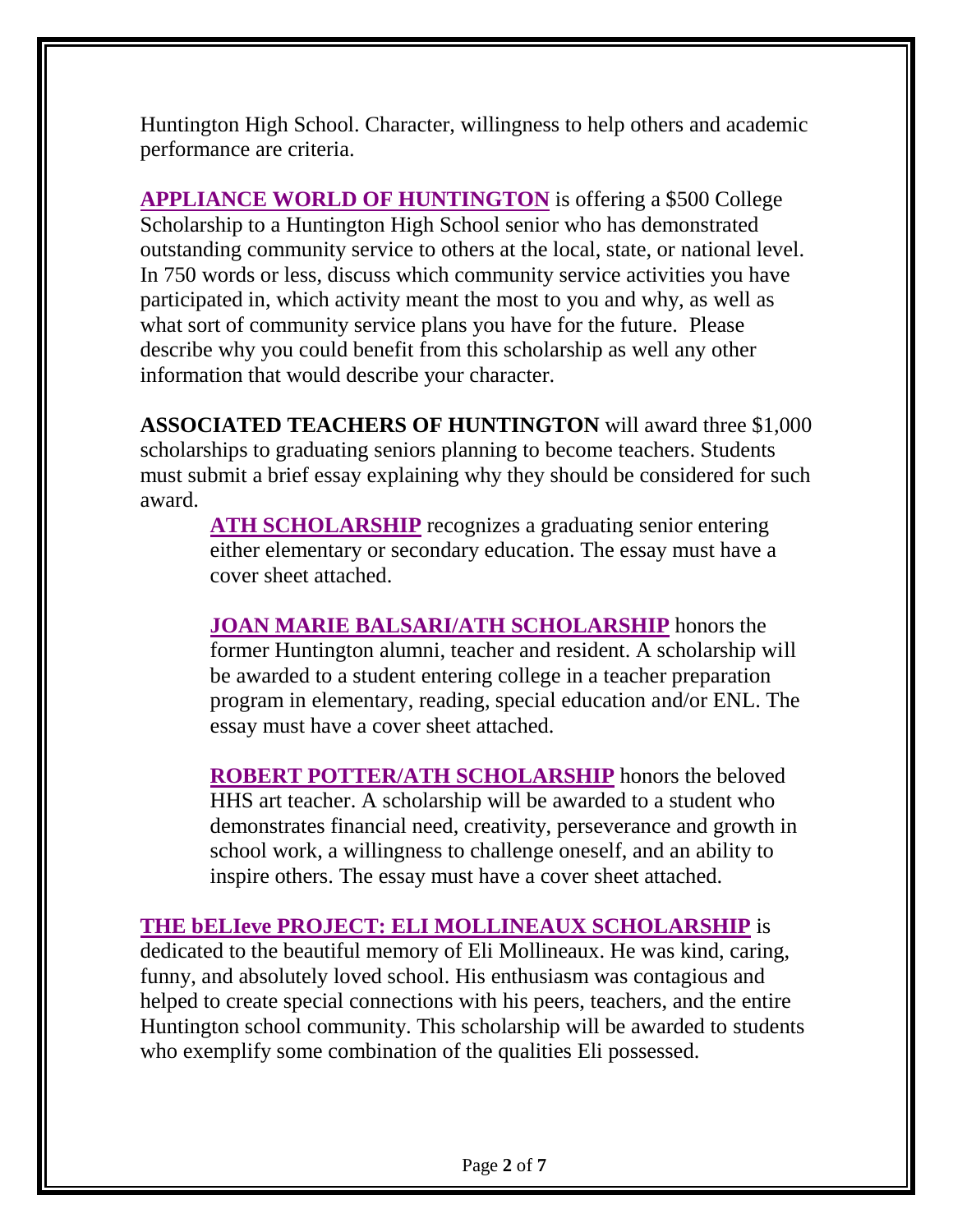**[THE BRETT SALTZMAN SCHOLARSHIP](https://drive.google.com/file/d/1T_X9-VAWZO8cMjxSD-Ghk4bivesGA92n/view?usp=sharing)** is dedicated to an alum who passed away almost 9 years ago. This scholarship ranges from \$500 to \$1,000 and will be awarded to a Huntington High School senior who will be pursuing the field of mental health, or who has been affected in some way by mental health.

# **[CARMELA SANTORSOLA PROVENZANO SCHOLARSHIP](https://drive.google.com/file/d/1U1KafF1wPM6pkNtZX29MxUms1RuFsTLF/view?usp=sharing)** for

\$1,000 will be awarded to a senior with a GPA of 96% or higher and who demonstrates financial need.

# **CHRISTINE [AMODEO PALMER MEMORIAL SCHOLARSHIP/](https://drive.google.com/file/d/11FUK2e_TTXABM2FNVRObd-_abFAKEL6N/view?usp=sharing)**

**[ATH SCHOLARSHIP](https://drive.google.com/file/d/11FUK2e_TTXABM2FNVRObd-_abFAKEL6N/view?usp=sharing)** honors a librarian who served our district from 2001 until her passing in June 2015 due to cancer. A \$1,000 scholarship will be awarded to a student who best reflects the perseverance, humility, and dedication of Christine Palmer Amodeo. The essay must have a cover sheet attached.

**[HARTE](https://drive.google.com/file/d/1OGjYVDdtXWxNiFJIqqHXrXPxCrMh9J6w/view?usp=sharing)**, The Huntington Association of Retired Teachers and Employees, is awarding a scholarship of \$1,000 to a Huntington High School senior who plans to enter the education field.

**[HHS CLASS OF 1971](https://drive.google.com/file/d/1HicKV419E8UyuSTfu71n5rCyssMhHyRh/view?usp=sharing)** is awarding need-based scholarships of \$1,000 to \$2,000 to graduating seniors attending an accredited higher-education institution.

**[HOWARD MUNSON SCHOLARSHIP](https://drive.google.com/file/d/1QWI24X0Ri7uJUHm5KEOah6wYLwo2QRw9/view?usp=sharing)** of \$5,000 will be given to a student planning to attend a vocational school. First preference will be given to a student in an automotive or mechanical field.

**[HUNTINGTON HIGH SCHOOL PTSA](https://drive.google.com/file/d/1VM5q8vRK7LHssuszy4ABiIkYal329qGt/view?usp=sharing)** will award three \$500 scholarships to seniors who have shown academic improvement during high school and have demonstrated good citizenship and character.

**[HUNTINGTON ROTARY CLUB](https://drive.google.com/file/d/1yTTWEwYV68wp3ol8LSYA-D_cw4qbarTq/view?usp=sharing)** will award four scholarships totaling about \$14,000 to Huntington High School seniors who will be attending college. Three scholarships will be awarded to those actively involved in their school and community, and one scholarship will be awarded to a special education student who has overcome obstacles.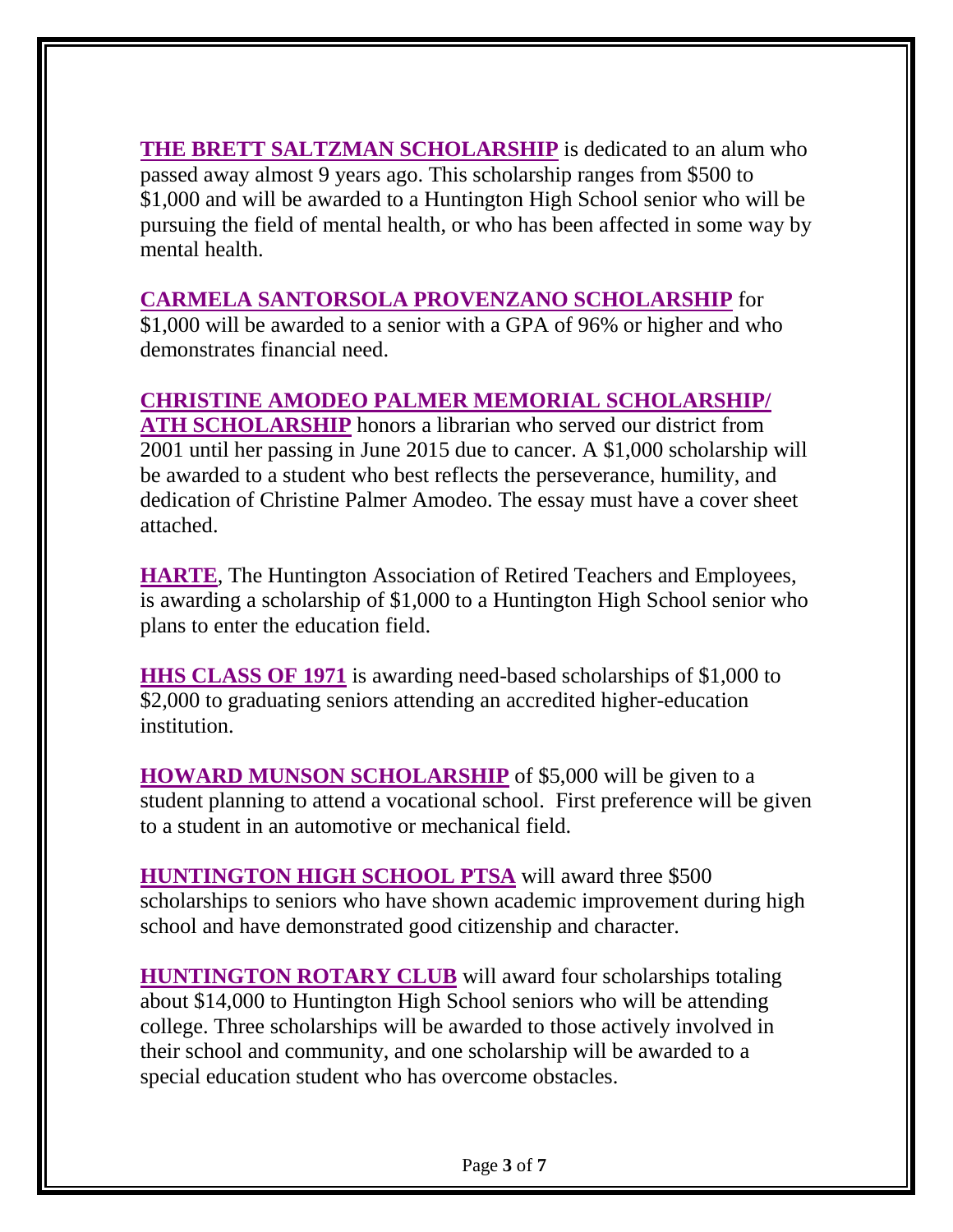**[THE JAGODA SCHOLARSHIP](https://drive.google.com/file/d/1yc2TQk_sCpP4Thl3JBYULgeDn7-zwWL5/view?usp=sharing)** of \$500 is in memory of Jake and Mary Jagoda, graduates of Huntington High School, who had a passion for living and learning, especially history. Criteria includes: academic excellence with an emphasis on history courses, declaring a college major in history or a related field, an essay on "History Is My Passion" and a social studies teacher recommendation.

**[THE J.M. WEST VOCATIONAL/STEM SCHOLARSHIP](https://drive.google.com/file/d/1RO66TpZudzKWZDnX2Eawci1sR-D_nUsm/view?usp=sharing)** will be awarded to two Huntington High School students aspiring to study a trade or a major in STEM with plans to attend any college or vocational school/apprenticeship. Each student will be awarded a \$1,000 dollar scholarship. The students must be a graduating senior who is: **creative**, **ambitious**, **goal-oriented** and **scholarly.** It is preferred if the candidate is a hands-on learner and enjoys working on projects of any kind both in and out of the classroom.

**[JOHN BOSCO MEMORIAL SCHOLARSHIP](https://drive.google.com/file/d/1V3OrdYxB9CEA6Jq8pBZ9cxzHpm2Ll54D/view?usp=sharing)** of \$500 is in memory of John, a 2012 graduate of Huntington High School, who passed away suddenly at the age of 20. This financial scholarship will be awarded to one senior who is interested in pursuing *Science*. Applicants must demonstrate a caring spirit, creativity, leadership, integrity, and reliability.

**[THE KATE BENDER MEMORIAL SCHOLARSHIP](https://drive.google.com/file/d/1nn9CROlgpN2gzgaWd_2r2UfporU6g1fO/view?usp=sharing)** is a newly established \$2,000 scholarship, created in loving memory of Kate Bender, a long-time employee of the Huntington school district human resources department, who passed away in December 2017. Mrs. Bender worked for the Huntington school district for over 25 years, as well as helped and influenced countless teachers and fellow colleagues with her calm, levelheaded and genuinely kind approach. She truly epitomized perseverance, patience and positivity. This scholarship will be awarded to a graduating Huntington High School senior who demonstrates persistence and determination in overcoming or managing some sort of obstacle or specific challenge, as well as financial need.

# **[THE MICHAEL SAMUEL GILMOR MEMORIAL SCHOLARSHIP](https://drive.google.com/file/d/1Wtzo-qQMrC9iYay4ybxRb5B6HDp4pGDv/view?usp=sharing)**

will be awarded to two, College-bound Huntington High School students, one male, and one female. Each student will be awarded a \$500-dollar scholarship. The students must be graduating seniors who, like Michael, exemplify the following characteristics: scholarship, musicianship,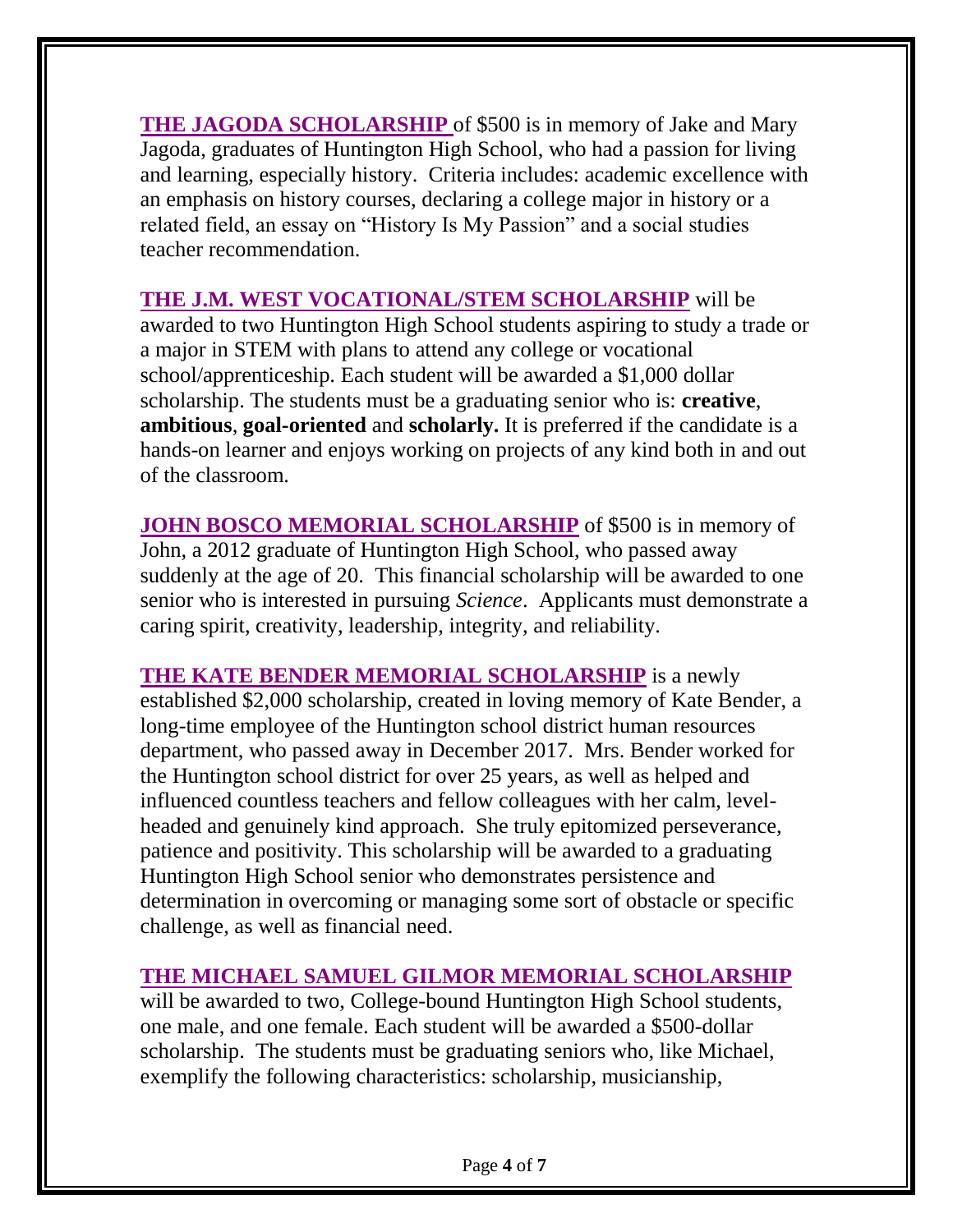athleticism, empathy, and care for his/her fellow students, respect for school staff and teachers, and a commitment to the Huntington community.

**THE NATIONAL [HONOR SOCIETY](https://drive.google.com/file/d/12L37KjV13iwBOhgtKikRqekIcMQtJsMx/view?usp=sharing)** is awarding a non-NHS member a \$500 scholarship. The student must have a minimum 80 GPA and must provide proof of acceptance to an academic institution.

# **[THE OCTOBER DAWN SPECIAL EDUCATION SCHOLARSHIP](https://drive.google.com/file/d/1Xu6v7_UGi461hxiOdD6qiP1Sf8ZJg5Wm/view?usp=sharing)** of

\$2,000 will be awarded to a special education student who plans to enroll in a college or vocational school in the fall 2017. This scholarship is in memory of Kathryn A. DeGelleke, who worked in the district as a home tutor and provided instructional support services. Applicants must have a minimum grade point average of 70.

**[STEVE TRIBUS MEMORIAL SCHOLARSHIP](https://drive.google.com/file/d/1vv14C0n3wVnlULhXo6qyjZURWr3qwCU-/view?usp=sharing)** of \$1,000 honors our former Assistant Superintendent. Applicants must be planning to pursue a career in teaching English. Selection will be based on high school grades and service to the community. Essay required.

#### **[T. CHRISTOPHER PETTIT MEMORIAL SCHOLARSHIP](https://drive.google.com/file/d/1bAr-KxCjSeUXU7jBK_2xVu1SAd8Y4t9H/view?usp=sharing)** of \$8 -

\$10,000 (four-year \$2-\$2,500 annual grant) will be given to a student with a minimum GPA of 80, demonstrated athletic abilities and interests, exceptional leadership skills, financial need, and the potential to succeed. The recipient's college or university will receive the funds directly to help defray his/her tuition costs and other educational-related expenses. Additionally, a one-time achievement award of \$1,500 will be granted to meritorious candidates.

*Reminder: All completed applications in the above section must be emailed to [scholarships@hufsd.edu](mailto:scholarships@hufsd.edu) by April 29th .*

**The following scholarships have** *individual deadline dates* **established by each organization. Some deadline dates are earlier than the scholarships listed previously. Please be sure to obtain any required school paperwork in advance (transcripts, letters of recommendations, etc.) by visiting Guidance West. Good luck!**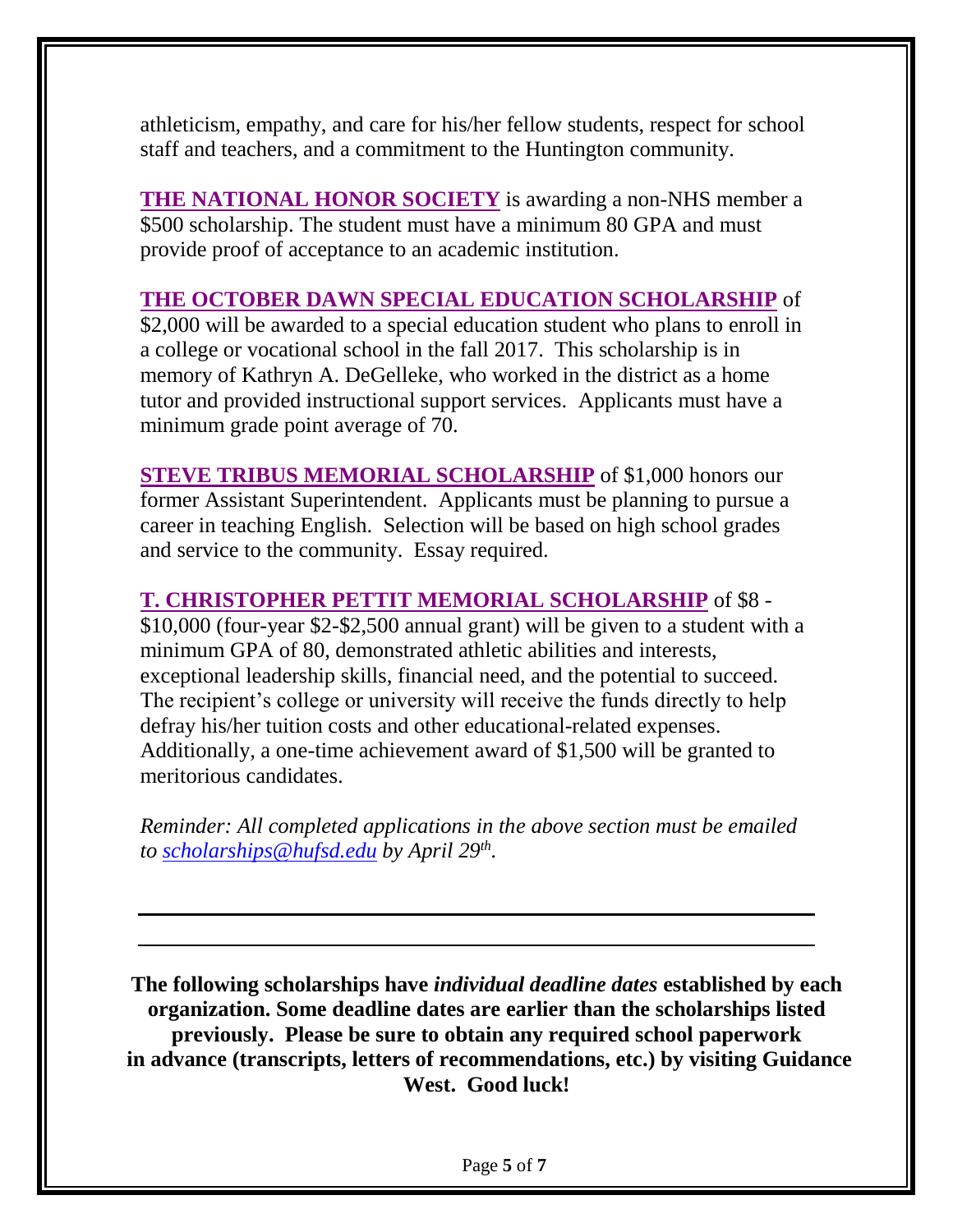**THE BARBARA C. HARRIS SCHOLARS PROGRAM** is designed to provide financial support to Black, African American, and Caribbean American descendants of enslaved people who are seeking continuing advancement through higher education or vocational training. College scholarships of up to \$5,000 per semester (maximum of two semesters), and comparable amounts for vocational training/trade apprenticeship fees, will be available. Interested students should visit <https://www.dioceseli.org/diocese-organizations/reparations/> for more information. Deadline is April 22<sup>nd</sup>.

**COLLEGEBOARD OPPORTUNITY SCHOLARSHIPS** is a new scholarship program with \$5 million of scholarships each year, beginning with the class of 2020. The more effort you put in, the more opportunities you have to earn a scholarship. Complete all six, and you're eligible to earn \$40,000. Scholarships will be awarded through monthly drawings to students who complete each action, i.e. building your college list. For more information students should visit [https://opportunity.collegeboard.org/.](https://opportunity.collegeboard.org/)

**[GREENLAWN FIRE DEPARTMENT](https://drive.google.com/file/d/1ZfMTyEAkO2lJ1Mc1LcDqPbXRj1c8EOXc/view?usp=sharing)** awards three scholarships of \$1,000 to graduating seniors who live within the Greenlawn Fire District and have "given something back" to their school. Deadline is April 27<sup>th</sup>.

**[HUNTINGTON LIONS CLUB](https://drive.google.com/file/d/1wfoxCtZBMCXryhpJO5p-e7Xe-Lz8tDME/view?usp=sharing)** will award a \$5,000 scholarship, payable in installments. The award will be based on financial need, service to the community and school, academic accomplishments, and acceptance to an accredited academic institution. A copy of the Financial Aid Form, SAT scores, and a letter of recommendation must be included. Deadline is April 29<sup>th</sup>.

# **[THE HUNTINGTON YOUTH BUREAU YOUTH DEVELOPMENT](https://drive.google.com/file/d/1eNMWU8yKSJvhB9OgHlCf51_44P-1iy5U/view?usp=sharing)**

**[RESEARCH](https://drive.google.com/file/d/1eNMWU8yKSJvhB9OgHlCf51_44P-1iy5U/view?usp=sharing) INSTITUTE** presents the Donald A. Pius Scholarship for the Town of Huntington seniors in pursuit of their college and/or vocational trade education. Five \$2,000 scholarships are available. Criteria includes: financial need, academic performance, community service, family responsibility, and/or extracurricular activities. Para una solicitud en español, haga clic [aquí.](https://drive.google.com/file/d/1Ocp98gal8MAkjomOEIHB8fNwFlfDbbV9/view?usp=sharing) Deadline is May  $2<sup>nd</sup>$ .

**SEAN URDA MEMORIAL SOCCER SCHOLARSHIPS** of \$1,400 have been established to honor the memory of a very special young man who tragically lost his life during his senior year at John Glenn High School. Scholarships will be